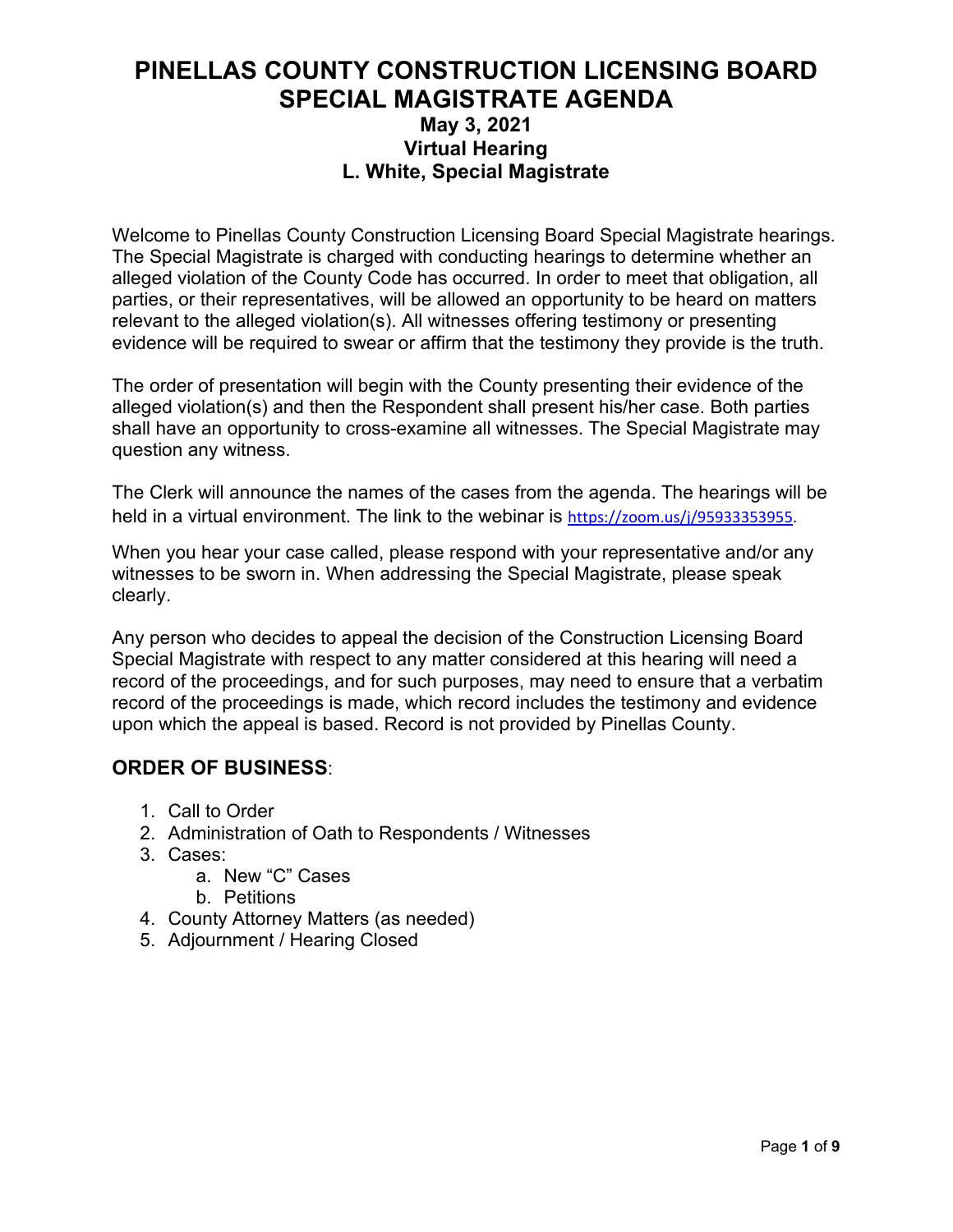## **May 3, 2021 9:30 A.M.**

# **ITEM: 1**

CASE NO: 2021-1000<br>CITATION(S) NO: C21-150 CITATION(S) NO:<br>RESPONDENT:

VIOLATION ADDRESS:

Contractor Licensing Violation(s) **Samuel Edwin Harris** NOTICE ADDRESS: Samuel Edwin Harris 4555 Alt 19 S., Apt.191 Palm Harbor, FL 34683<br>Palm Harbor Dr. Palm Harbor, FL

#### **VIOLATION:**

Code Section Location Violation Palm Harbor Dr. Palm Harbor, FL

C21-150 Unlicensed Advertising in Pinellas County FL to provide low voltage electrical services

## **May 3, 2021 10:00 A.M.**

| ITEM: 2                   |                                                      |
|---------------------------|------------------------------------------------------|
| MATTER:                   | March 22, 2021 Continuance                           |
| CASE NO:                  | 2021-1054                                            |
| CITATION(S) NO:           | C21-136; C21-137; C21-138; C21-139; C21-140; C21-141 |
| <b>RESPONDENT:</b>        | Ronald Calabrese                                     |
| <b>NOTICE ADDRESS:</b>    | Law Office of Michael Steffen, P.A.                  |
|                           | Attn: Michael Steffen, Esq.                          |
|                           | 26 West Orange Street                                |
|                           | Tarpon Springs, FL 34689                             |
|                           | michael@steffenpa.com                                |
|                           | and                                                  |
|                           | <b>Ronald Calabrese</b>                              |
|                           | 2700 Bayshore Blvd.                                  |
|                           | Unit 588N                                            |
|                           | Dunedin, FL 34698-1600                               |
| <b>VIOLATION ADDRESS:</b> | 3855 Lake Shore Drive                                |
|                           | Palm Harbor, FL 34684                                |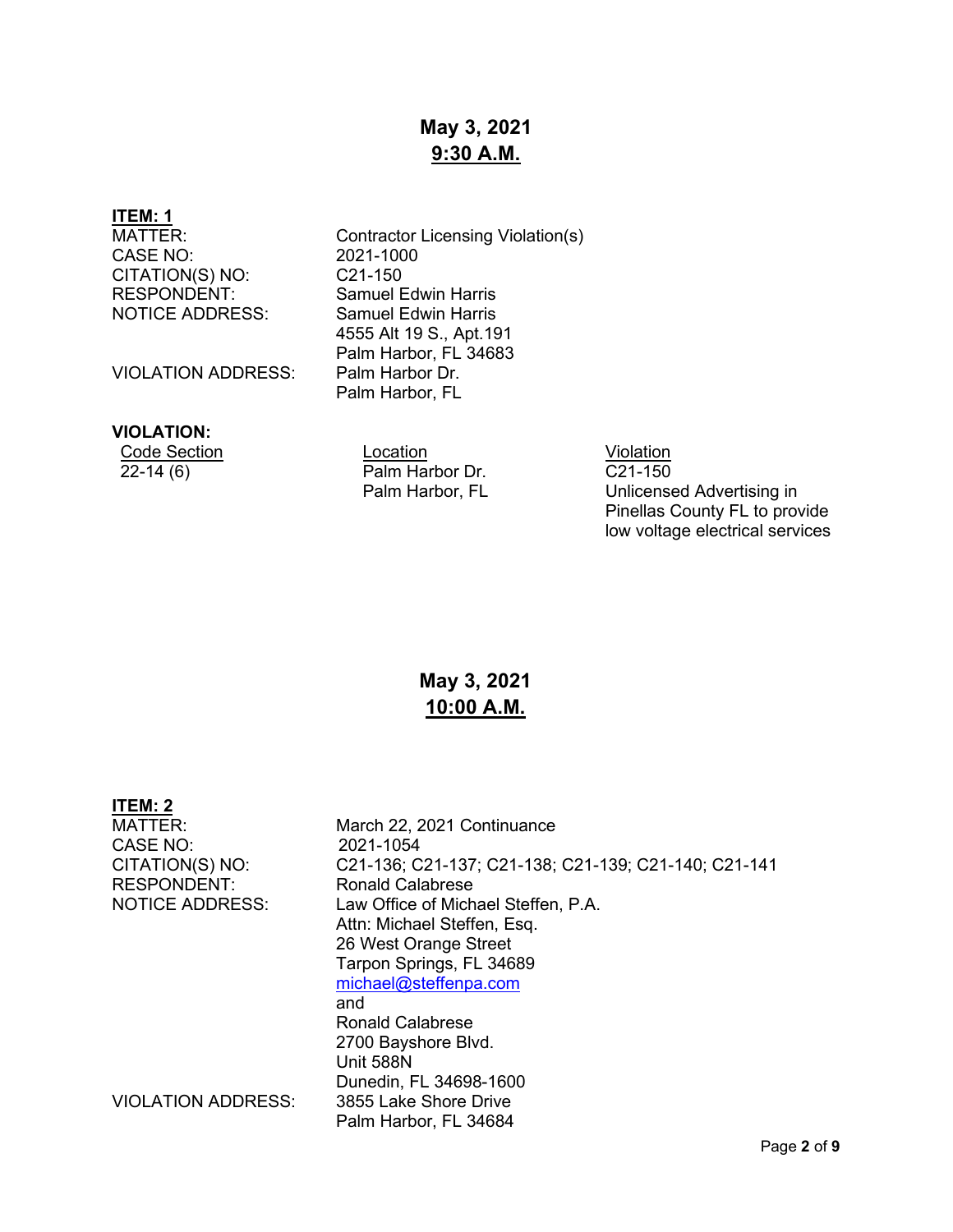| <b>VIOLATION:</b>                 |                                                            |                                                                                                                                                                     |
|-----------------------------------|------------------------------------------------------------|---------------------------------------------------------------------------------------------------------------------------------------------------------------------|
| <b>Code Section</b><br>$22-14(1)$ | Location<br>3855 Lake Shore Drive<br>Palm Harbor, FL 34684 | <b>Violation</b><br>C21-136<br>Engage in the business of<br>construction without the<br>proper license in Pinellas /<br>Exterior remodel on siding<br>and painting. |
| $22-14(8)$                        | 3855 Lake Shore Drive<br>Palm Harbor, FL 34684             | C21-137<br><b>Subcontracting to Broderick</b><br>Doberganes not licensed in<br>Pinellas County for work<br>involved / siding.                                       |
| $22-14(8)$                        | 3855 Lake Shore Drive<br>Palm Harbor, FL 34684             | C21-138<br>Subcontracting to Wilfredo<br>Colon not licensed in Pinellas<br>County for work involved /<br>painting.                                                  |
| $22-14(8)$                        | 3855 Lake Shore Drive<br>Palm Harbor, FL 34684             | C21-139<br>Subcontracting to Adones<br>Lopez not licensed in Pinellas<br>County for work involved /<br>siding and painting.                                         |
| $22-14(8)$                        | 3855 Lake Shore Drive<br>Palm Harbor, FL 34684             | C21-140<br><b>Subcontracting to Dennis</b><br><b>Black not licensed in Pinellas</b><br>County for work involved /<br>siding.                                        |
| $22-14(8)$                        | 3855 Lake Shore Drive<br>Palm Harbor, FL 34684             | C21-141<br>Subcontracting to Justin<br>Emerson not licensed in<br>Pinellas County for work<br>involved / painting.                                                  |

**May 3, 2021 10:30 A.M.**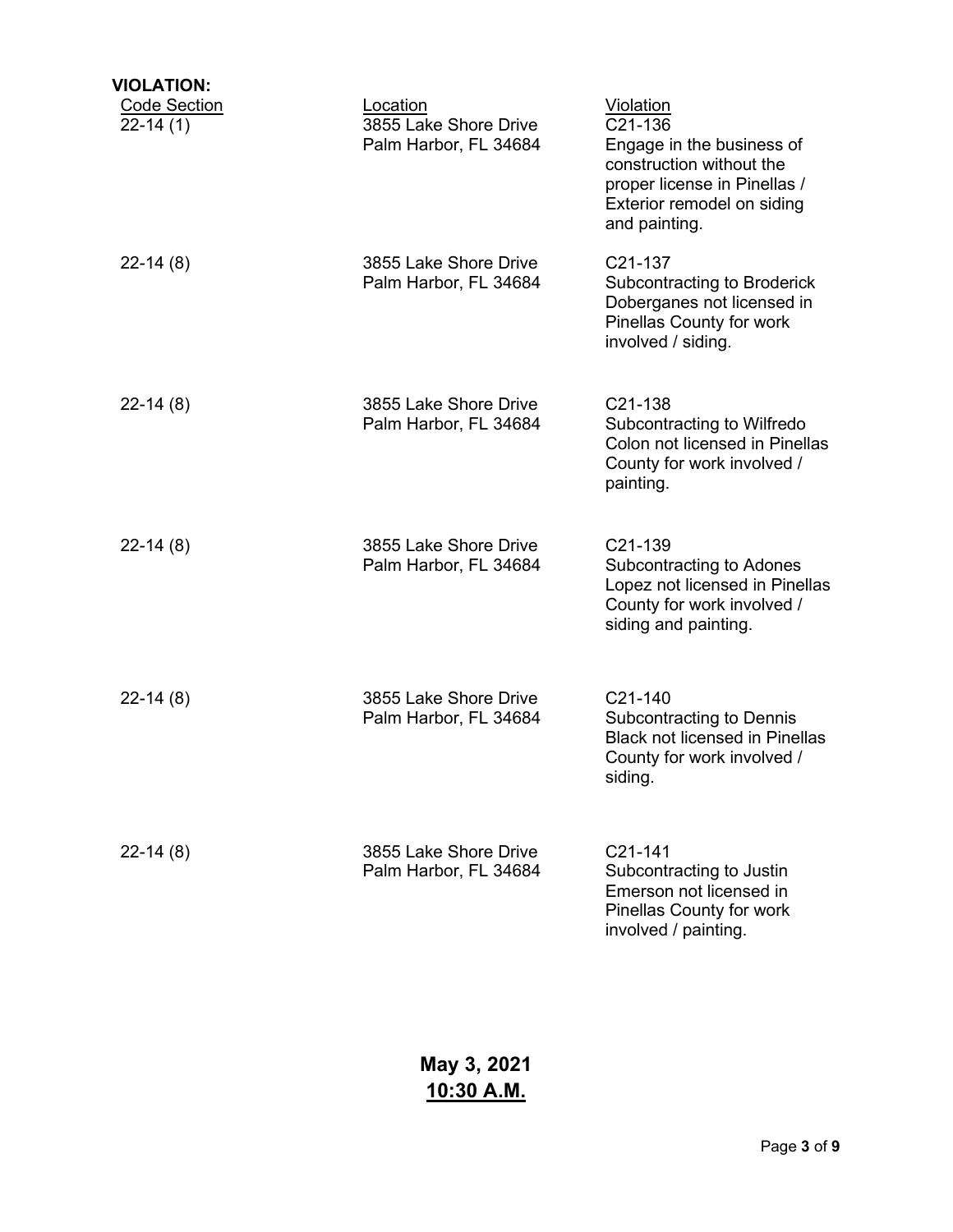| ITEM: 3                   |                                   |                                                       |
|---------------------------|-----------------------------------|-------------------------------------------------------|
| MATTER:                   | Contractor Licensing Violation(s) |                                                       |
| CASE NO:                  | 2020-0439                         |                                                       |
| CITATION(S) NO:           | C20-1017; C20-1018; C20-1019      |                                                       |
| <b>RESPONDENT:</b>        | <b>Gina Pearl Solow</b>           |                                                       |
| <b>NOTICE ADDRESS:</b>    | <b>Gina Pearl Solow</b>           |                                                       |
|                           | 2501 Del Air Blvd., Apt. B        |                                                       |
|                           | Delray Beach, FL 33445            |                                                       |
|                           | and                               |                                                       |
|                           | <b>Gina Solow</b>                 |                                                       |
|                           | 5920 S. Highway A1A               |                                                       |
|                           | Ste. 101                          |                                                       |
|                           | Melbourne Beach, FL 32951         |                                                       |
|                           | and                               |                                                       |
|                           | Gina Solow                        |                                                       |
|                           | 2709 S. Highway A1A               |                                                       |
|                           | Melbourne Beach, FL 32951         |                                                       |
| <b>VIOLATION ADDRESS:</b> | 2850 59th St S., #115             |                                                       |
|                           | Gulfport, FL 33707                |                                                       |
|                           |                                   |                                                       |
|                           |                                   |                                                       |
|                           |                                   |                                                       |
| <b>VIOLATION:</b>         |                                   |                                                       |
| Code Section              | Location                          | Violation<br>C20-1017                                 |
| $22 - 14(1)$              | 2850 59th St S., #115             |                                                       |
|                           | Gulfport, FL 33707                | Engage in the business of<br>construction without the |

| $22-14(8)$ | 2850 59th St S., #115<br>Gulfport, FL 33707 | C <sub>20</sub> -1018<br><b>Subcontract to Fritz Lapierre</b><br>not licensed in Pinellas<br>County for work<br>involved/Installing Flooring. |
|------------|---------------------------------------------|-----------------------------------------------------------------------------------------------------------------------------------------------|
| $22-14(8)$ | 2850 59th St S., #115<br>Gulfport, FL 33707 | C <sub>20</sub> -1019<br>Subcontract to Francisco<br>Lapierre not licensed in<br><b>Pinellas County for work</b><br>involved/painting.        |

proper license in Pinellas

County for work involved/painting and

flooring.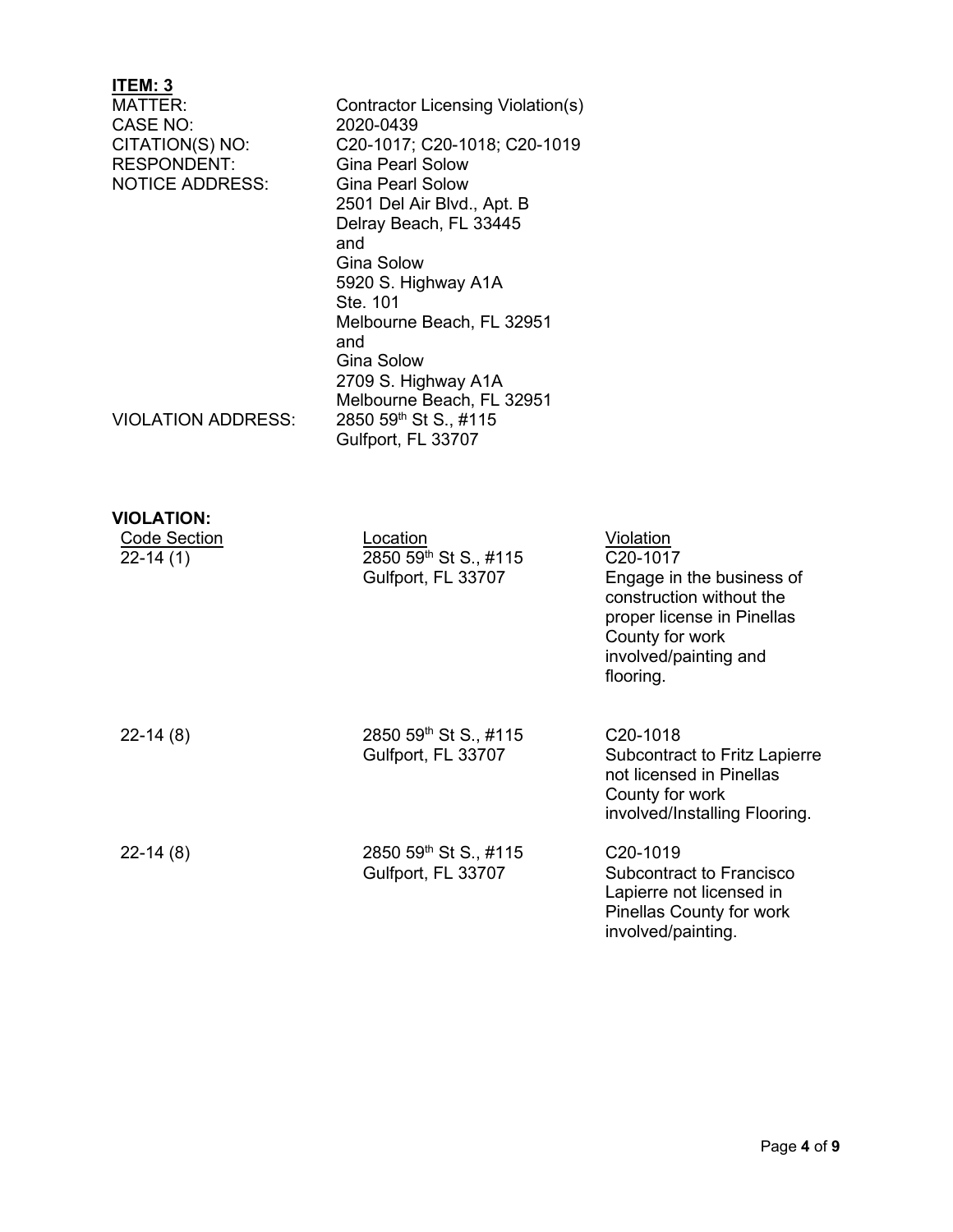## **May 3, 2021 11:00 A.M.**

| <u>ITEM: 4</u><br><b>MATTER:</b><br><b>CASE NO:</b><br>CITATION(S) NO:<br><b>RESPONDENT:</b><br><b>NOTICE ADDRESS:</b><br><b>VIOLATION ADDRESS:</b> | Rehearing<br>2019-1293<br>C19-1616; C19-1617; C19-1618<br>Stephen Lewis Hugh<br>Stephen Lewis Hugh<br>1519 S. Keene Rd.<br>Clearwater, FL 33756<br>6046 50 <sup>th</sup> Avenue N.<br>Kenneth City, FL 33709 |                                                                                                                                                                                     |
|-----------------------------------------------------------------------------------------------------------------------------------------------------|--------------------------------------------------------------------------------------------------------------------------------------------------------------------------------------------------------------|-------------------------------------------------------------------------------------------------------------------------------------------------------------------------------------|
| <b>VIOLATION:</b>                                                                                                                                   |                                                                                                                                                                                                              |                                                                                                                                                                                     |
| <b>Code Section</b><br>$22 - 14(8)$                                                                                                                 | Location<br>6046 50 <sup>th</sup> Avenue N.<br>Kenneth City, FL 33709                                                                                                                                        | Violation<br>C19-1616<br>Aiding and Abetting individual<br>not holding an active license<br>registration in Pinellas<br>County for work<br>involved/stucco 1 of 3 Darryl<br>Wilson. |
| $22 - 14(8)$                                                                                                                                        | 6046 50 <sup>th</sup> Avenue N.<br>Kenneth City, FL 33709                                                                                                                                                    | C19-1617<br>Aiding and Abetting individual<br>not holding an active license<br>registration in Pinellas<br>County for work<br>involved/stucco 2 of 3 MD<br>Wilson.                  |
| $22 - 14(8)$                                                                                                                                        | 6046 50 <sup>th</sup> Avenue N.<br>Kenneth City, FL 33709                                                                                                                                                    | C19-1618<br>Aiding and Abetting individual<br>not holding an active license<br>registration in Pinellas<br>County for work<br>involved/stucco 3 of 3 Henry<br>Lancaster.            |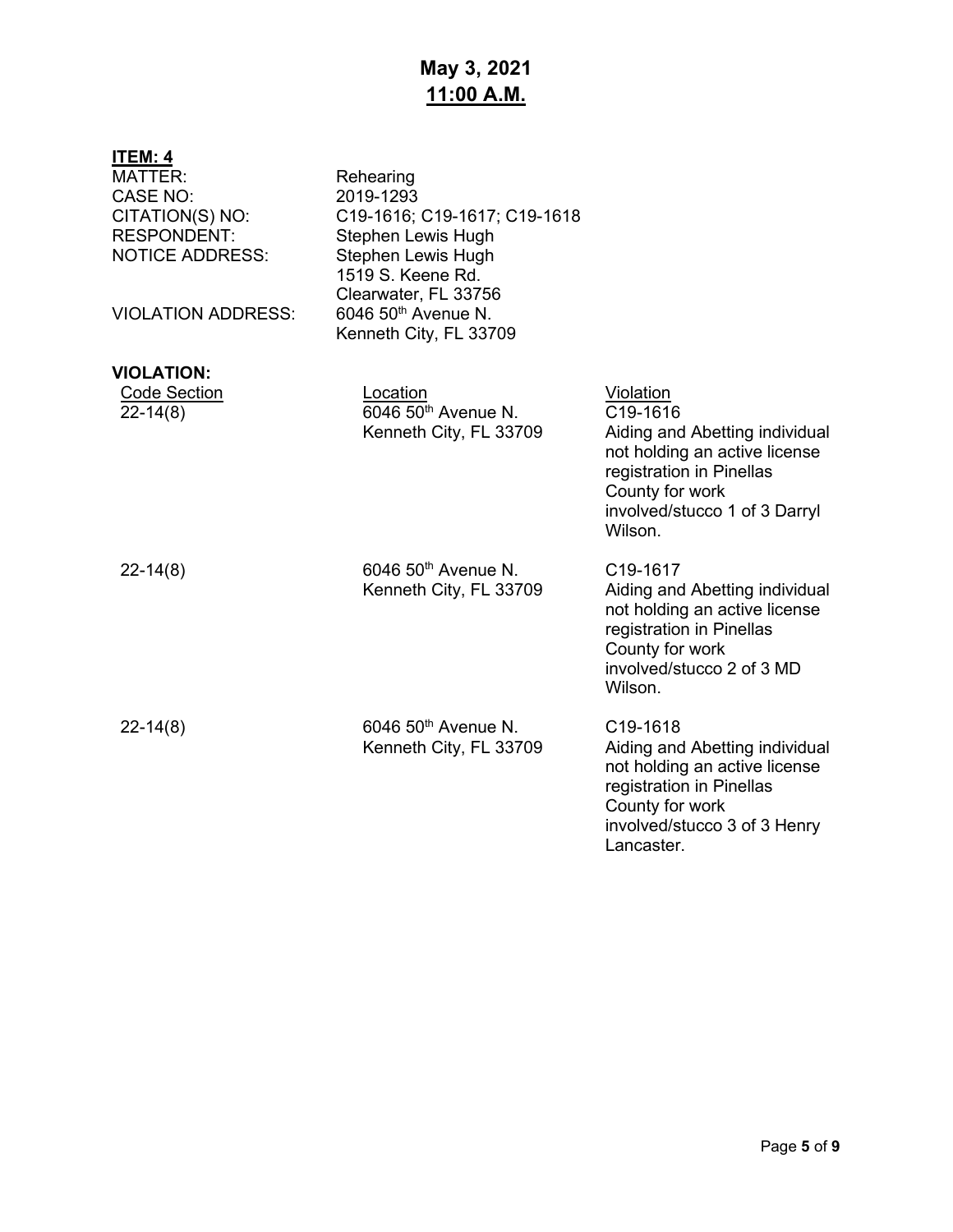## **May 3, 2021 1:00 P.M.**

| <b>ITEM: 5</b><br><b>MATTER:</b><br>CASE NO:<br>CITATION(S):<br><b>RESPONDENT:</b><br><b>NOTICE ADDRESS:</b> | Contractor Licensing Violation(s)<br>2019-2075<br>C19-3367 and C19-3368<br>Jonathan Magruder<br>Jonathan L. Magruder<br>4433 Iris Street N.<br>St. Petersburg, FL 33714 |                                                                                                                                                                        |
|--------------------------------------------------------------------------------------------------------------|-------------------------------------------------------------------------------------------------------------------------------------------------------------------------|------------------------------------------------------------------------------------------------------------------------------------------------------------------------|
| <b>VIOLATION ADDRESS:</b>                                                                                    | 10700 Gulf Blyd<br>Treasure Island, FL 33706                                                                                                                            |                                                                                                                                                                        |
| <b>VIOLATION:</b><br><b>Code Section</b><br>$22-14(8)$                                                       | Location<br>10700 Gulf Blvd<br>Treasure Island, FL 33706                                                                                                                | Violation<br>C19-3367<br>Subcontract to Jesse Bozarth<br>not holding an active<br>license/registration in Pinellas<br>County for work involved/trim<br>carpentry.      |
| $22 - 14(8)$                                                                                                 | 10700 Gulf Blyd<br>Treasure Island, FL 33706                                                                                                                            | C <sub>19</sub> -3368<br><b>Subcontract to Devin Reyes</b><br>not holding an active<br>license/registration in Pinellas<br>County for work involved/trim<br>carpentry. |

.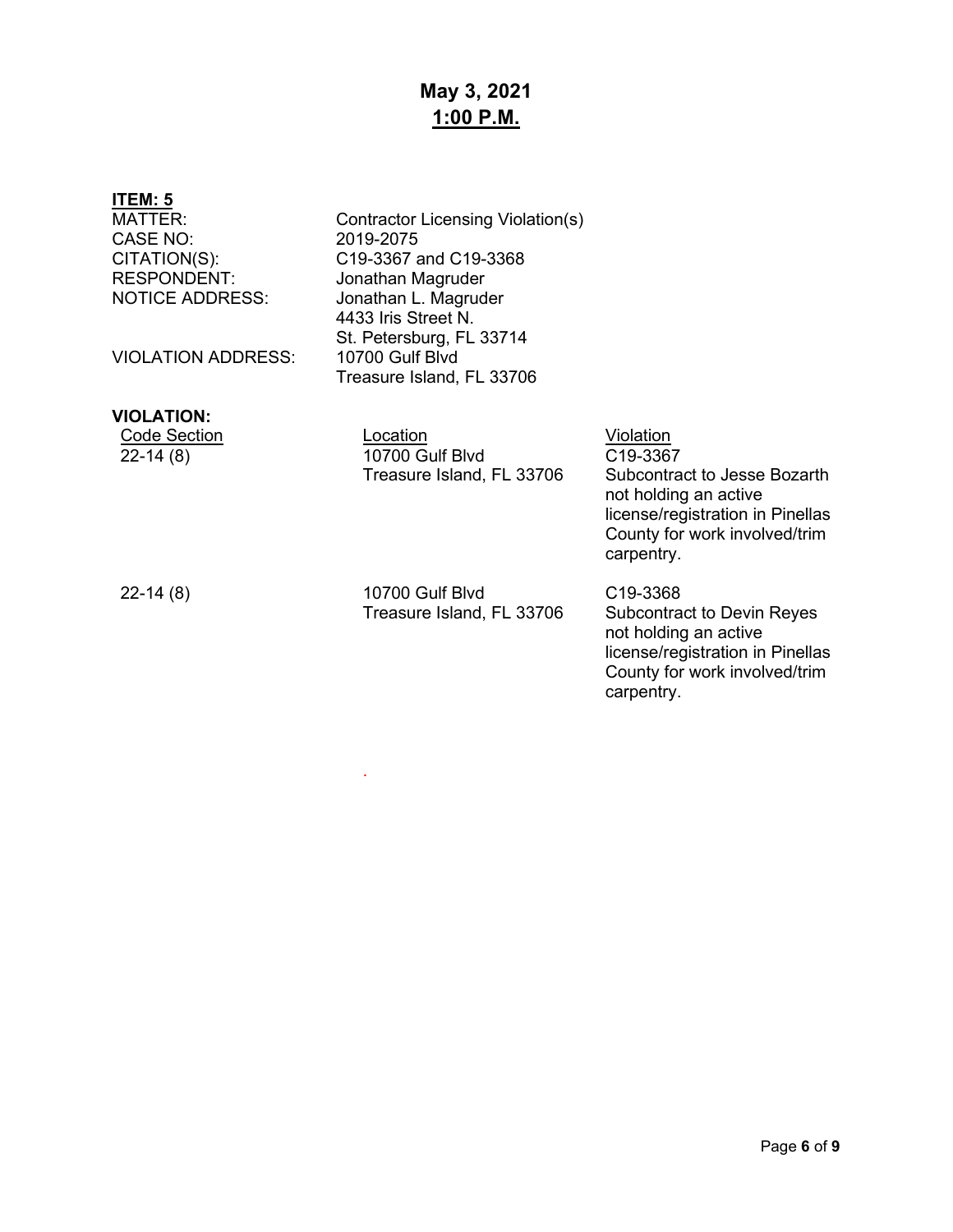## **May 3, 2021 1:30 P.M.**

#### **ITEM: 6**

CASE NO: 2021-1082<br>CITATION NO: C21-196 CITATION NO: RESPONDENT: Juan Cabrera NOTICE ADDRESS: Juan Cabrera

#### **CONTINUED**

MATTER: Contractor Licensing Violation(s) 1227 Four Seasons Blvd Tampa, FL 33613 and Paster, Ray & Cohen, P.A. Attn: Richard Barton Ray, Esq. 6108 26th Street West, Suite 2 Bradenton, FL 34207 [bart@prclawoffices.com](mailto:bart@prclawoffices.com)

VIOLATION ADDRESS: 3801 58th Ave N., Lot 53

#### **VIOLATION:**

|           | <b>Code Sectior</b> |  |
|-----------|---------------------|--|
| 22-14 (1) |                     |  |

<u>n</u> Code Section Location Code Section Contract Code Section Code Section Number of Section Code Section Section S 3801 58<sup>th</sup> Ave N., Lot 53 St. Petersburg, FL 33714

St. Petersburg, FL 33714

C21-196 Unlicensed Contracting for interior renovations in Pinellas County, FL

### **ITEM: 7**

#### **CONTINUED**

|                           | <b>CONTINUED</b>                     |
|---------------------------|--------------------------------------|
| MATTER:                   | Contractor Licensing Violation(s)    |
| <b>CASE NO:</b>           | 2021-1082-2                          |
| <b>CITATION NO:</b>       | C <sub>21</sub> -197                 |
| <b>RESPONDENT:</b>        | Jesus De Cabrera                     |
| <b>NOTICE ADDRESS:</b>    | Jesus De Cabrera                     |
|                           | 13635 Park Lake Drive                |
|                           | Tampa, FL 33618                      |
|                           | and                                  |
|                           | Paster, Ray & Cohen, P.A.            |
|                           | Attn: Richard Barton Ray, Esq.       |
|                           | 6108 26th Street West, Suite 2       |
|                           | Bradenton, FL 34207                  |
|                           | bart@prclawoffices.com               |
| <b>VIOLATION ADDRESS:</b> | 3801 58 <sup>th</sup> Ave N., Lot 53 |
|                           | St. Petersburg, FL 33714             |
|                           |                                      |

| <b>VIOLATION:</b> |
|-------------------|
|-------------------|

| Code Section | Location                             | Violation |
|--------------|--------------------------------------|-----------|
| 22-14 (1)    | 3801 58 <sup>th</sup> Ave N., Lot 53 | C21-197   |
|              | St. Petersburg, FL 33714             |           |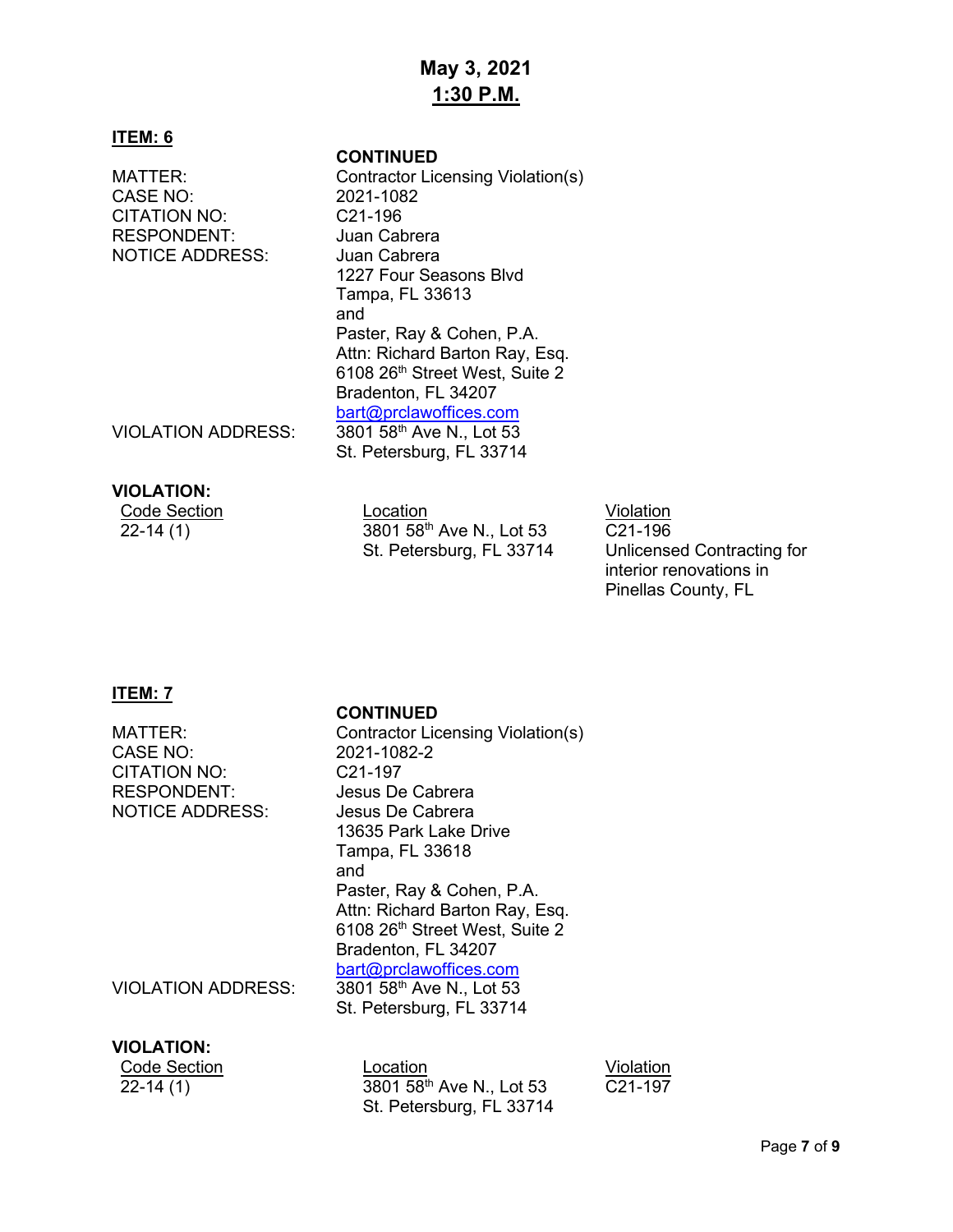#### Code Section **Location Location Location Violation**

Unlicensed Contracting to perform renovations in Pinellas County, FL

#### **ITEM: 8**

**CONTINUED**

CASE NO: 2021-1082-3<br>CITATION NO: C21-185 CITATION NO: RESPONDENT: George Hale NOTICE ADDRESS: George Hale

MATTER: Contractor Licensing Violation(s) 10456 117th Drive Largo, FL 33773 and Paster, Ray & Cohen, P.A. Attn: Richard Barton Ray, Esq. 6108 26th Street West, Suite 2 Bradenton, FL 34207 [bart@prclawoffices.com](mailto:bart@prclawoffices.com) St. Petersburg, FL 33714

VIOLATION ADDRESS: 3801 58<sup>th</sup> Ave N., Lot 53

**VIOLATION:**<br>Code Section<br>22-14 (1)

**Code Section Location Code Section Code Section** 22-14 (1) 3801 58<sup>th</sup> Ave N., Lot 53 St. Petersburg, FL 33714

C21-185 Unlicensed Contracting for interior renovations in Pinellas County, FL

#### **ITEM: 9**

#### **CONTINUED**

| MATTER:                   | <b>Contractor Licensing Violation(s)</b> |
|---------------------------|------------------------------------------|
| <b>CASE NO:</b>           | 2021-1082-4                              |
| <b>CITATION NO:</b>       | C <sub>21</sub> -198                     |
| <b>RESPONDENT:</b>        | Charles Douglass Vandenburgh             |
| <b>NOTICE ADDRESS:</b>    | Vandenburgh, Charles Douglass            |
|                           | 3921 41 <sup>st</sup> Ave, Lot 5C        |
|                           | St. Petersburg, FL 33714                 |
|                           | and                                      |
|                           | Paster, Ray & Cohen, P.A.                |
|                           | Attn: Richard Barton Ray, Esq.           |
|                           | 6108 26th Street West, Suite 2           |
|                           | Bradenton, FL 34207                      |
|                           | bart@prclawoffices.com                   |
| <b>VIOLATION ADDRESS:</b> | 3801 58 <sup>th</sup> Ave N., Lot 53     |
|                           | St. Petersburg, FL 33714                 |
|                           |                                          |

**VIOLATION:**